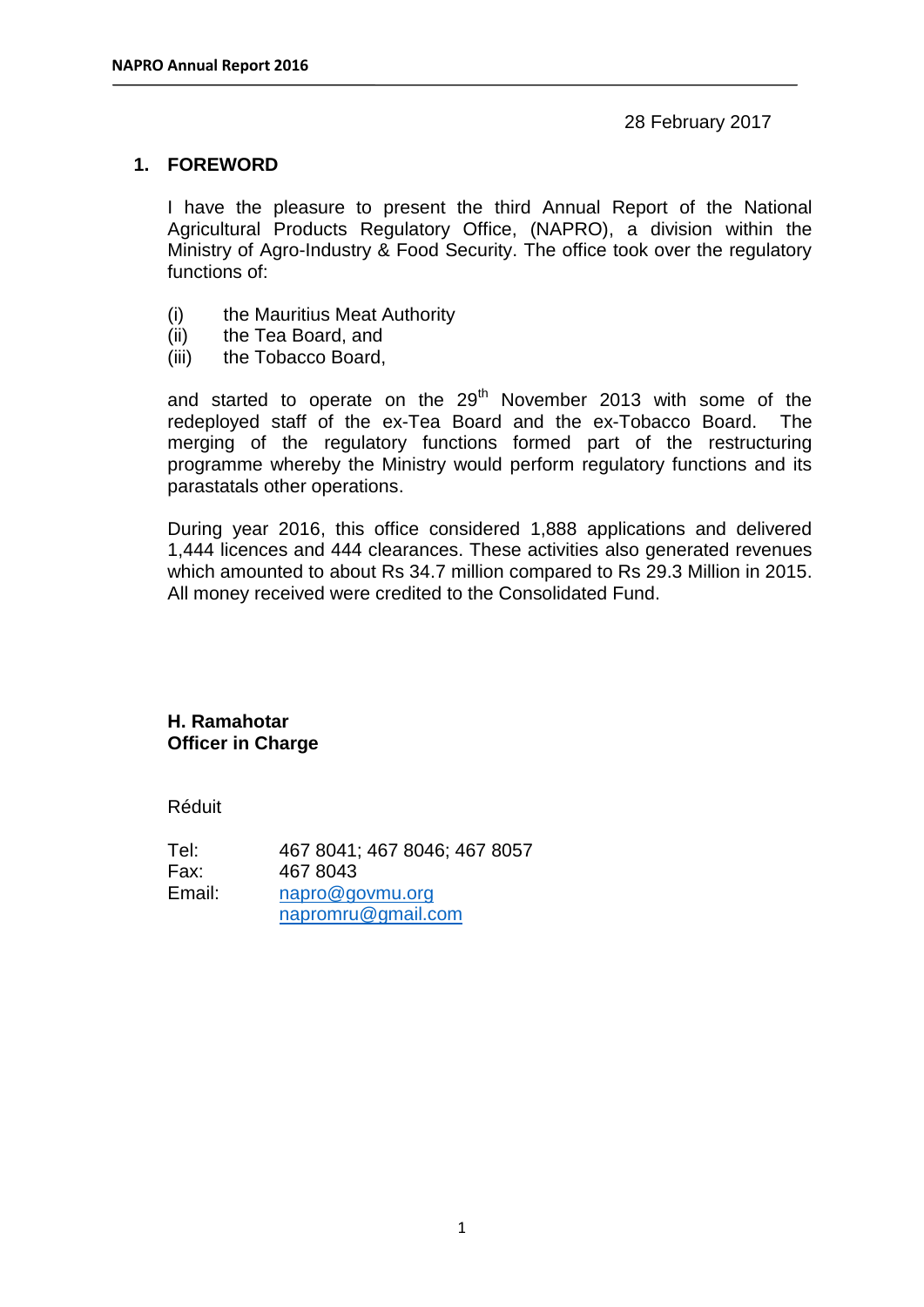### **2. OVERVIEW**

The National Agricultural Products Regulatory Office Act 2013, under which this office, (NAPRO), has been set-up was proclaimed on the  $26<sup>th</sup>$  November 2013, Proclamation No. 52 of 2013. The office operates as a division within the Ministry of Agro-Industry & Food Security and ensures that regulated products imported, exported and produced in the country are in conformity with the Act.

### **2.1 Vision**

To regulate the activities related to national products effectively, efficiently and economically.

#### **2.2 Mission**

- To license stakeholders for production, availability and disposability of regulated agricultural products
- To ensure that stakeholders of a regulated agricultural product obtain a fair share of the proceeds
- To ensure satisfaction of consumers of regulated agricultural products

#### **2.3 Values**

- Customer focus
- **Creativity**
- Team work
- **Integrity**

#### **2.4 Mandate**

Its mandate, as laid out at Section 4 (2) of the NAPRO Act includes the following:

- To control and regulate the import, export, production and sale of regulated products;
- To control and regulate the preparation, processing, packing and manufacturing of regulated products;
- To regulate the activities and premises in connection with the slaughtering of animals;
- To determine the prices at which tea / tobacco leaves may be sold to a producer of tea / tobacco products.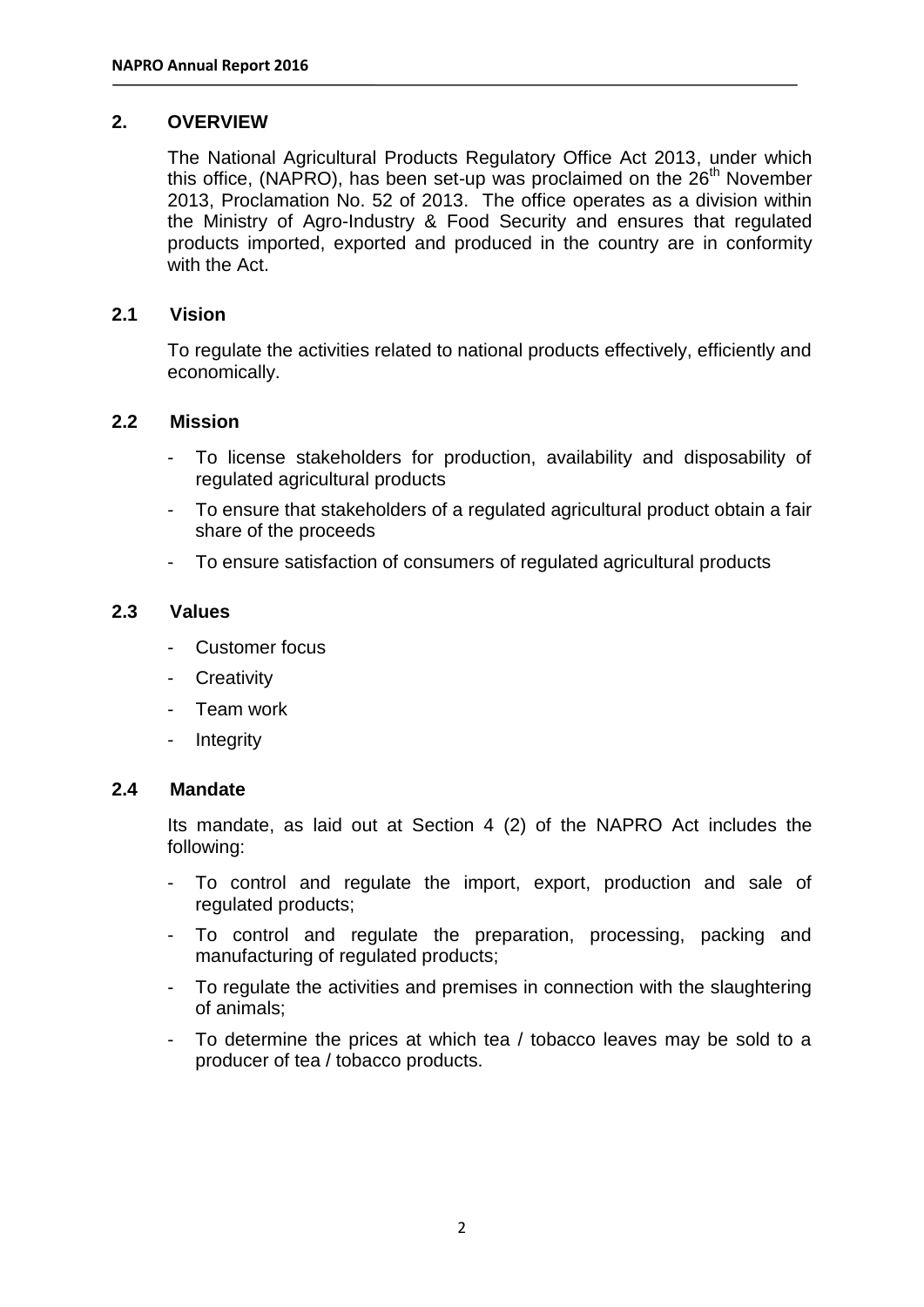Section 8 of the NAPRO Act stipulates that no person shall, without a licence:

- (a) operate as a cultivator
- (b) operate as a producer
- (c) kill an animal to obtain meat for sale except on the occasion of a religious ceremony listed under the second schedule.
- (d) construct, operate or maintain a slaughterhouse
- (e) sell, prepare, prepack, process or store meat or meat products
- (f) construct, operate or maintain a place for the preparation, prepacking, processing, storage or sale of meat or meat products
- (g) sell, supply raw hides or skins to tanneries
- (h) operate as a venison dealer or retailer
- (i) sell game venison during the close season

Regulated agricultural products listed under the First Schedule of the Act are:

- (i) Meat and meat products;
- (ii) Tea and tea products;
- (iii) Tobacco and tobacco products.

NAPRO has therefore been conferred with the powers to licence:

- (a) Meat shop operators
- (b) Meat processors
- (c) Slaughterhouse Operators
- (d) Importers of meat & meat products
- (e) Storage of meat & meat products
- (f) Tannery operators
- (g) Venison dealers & retailers
- (h) Tea cultivators, manufacturers, importers & exporters
- (i) Tobacco cultivators, manufacturers, importers & exporters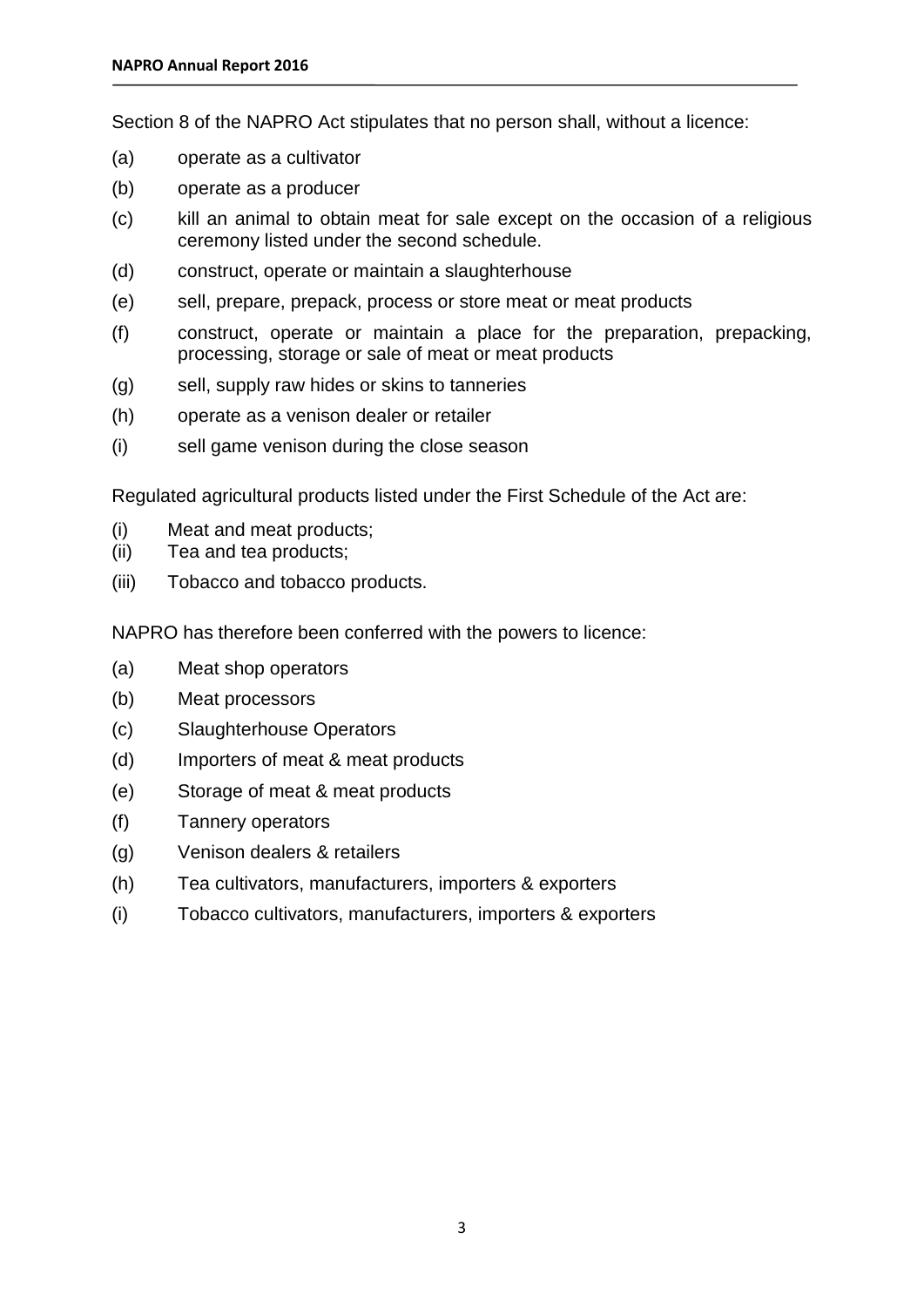### **3. ORGANISATION STRUCTURE & STAFFING ISSUES**

The organisation structure with the specific grades has not yet been fully established. Nonetheless operations are being performed by officers redeployed from the former Tea Board and Tobacco Board. The office is being directed by an Officer in Charge who is under the administrative control of the Supervising Officer of the Ministry.

The Officers & their specific former grades are listed below:

| <b>Name</b>                | <b>Former Grades</b>               |
|----------------------------|------------------------------------|
| Mr H. Ramahotar            | General Manager, Tobacco Board     |
| Mr R. Jalloo               | <b>STO</b>                         |
| Mrs M. D Nunkoo            | TO                                 |
| Mr D. Jharia               | OMA, Tea Board                     |
| Mrs J. Dhayam              | CS, Tea Board                      |
| Mrs K. Bungaleea           | MSO, Tea Board                     |
| Mr R.Beegoo                | Technical Assistant, Tobacco Board |
| Chandra Kumar Ramkorun     | Office Attendant/Driver, Tea Board |
| Mrs Marie Daniele Thompson | Warehouse Worker, Tobacco Board    |
| <b>Naness Sing Daharee</b> | Office Attendant/Driver, Tea Board |

In May 2016, Mr R. Jalloo and Mrs M.D Nunkoo were appointed Senior Technical Officer and Technical Officer respectively.

Mr C.K Ramkorun was transferred to the transport section of the Ministry as from March 2016.

Mr R.Beegoo joined the office on 23 August 2016.

Mr. R. Jalloo attended a seminar on Food Security for developing countries in China from 19 to 25 September 2016.

Miss Y. Murden and Miss N. Ibrahim joined the office under the Youth Employment Programme (YEP) as from 13 December 2016.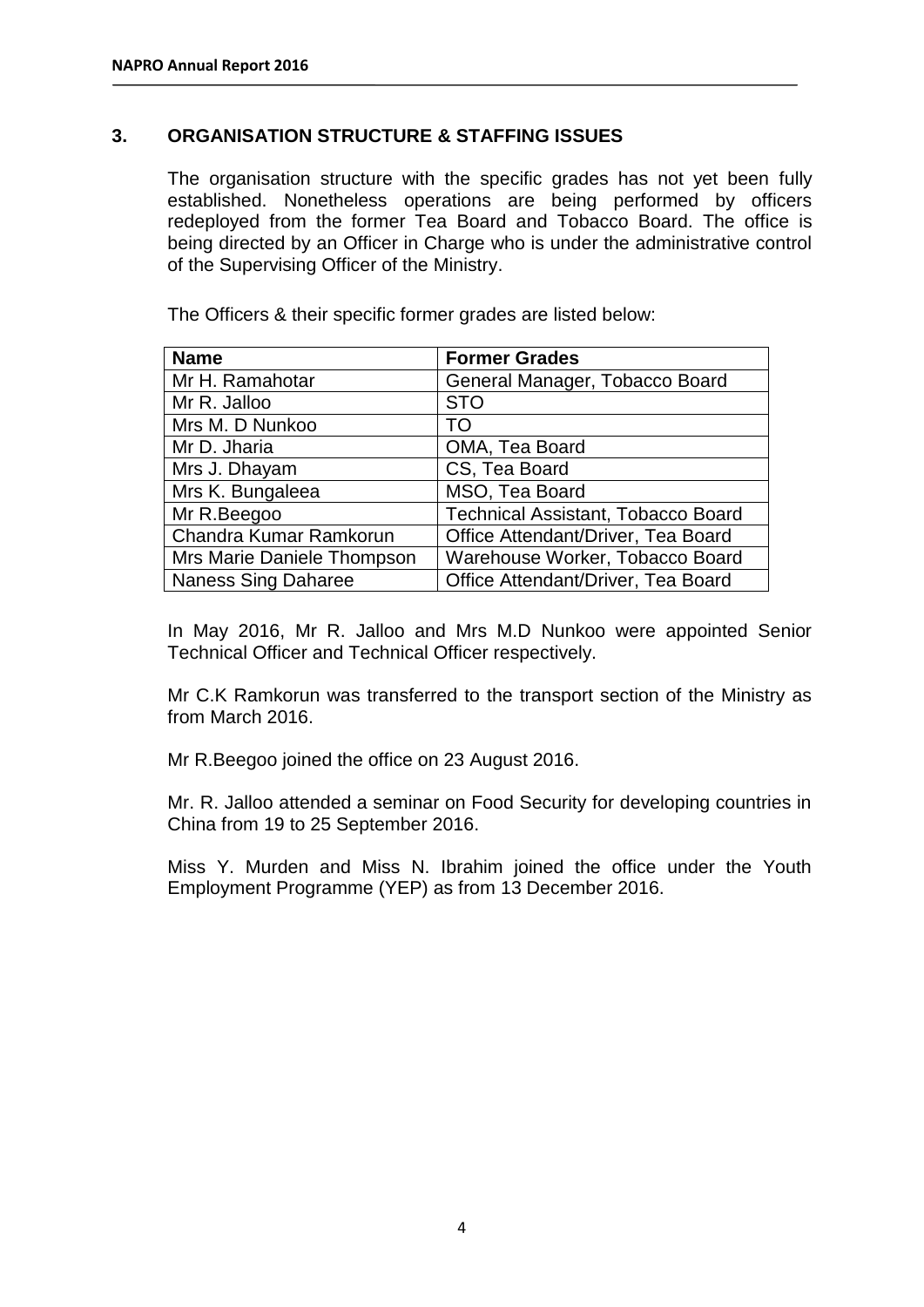### **4. REVIEW**

### **4.1 Tobacco & Tobacco Products**

#### **4.1.1 Registration of Cultivators**

No cultivator was registered for the production of leaf tobacco.

### **4.1.2 Import of Tobacco Products**

Tobacco products are imported for the sale on the domestic market and duty free outlets, and by incoming passengers for own consumption. So as to minimise dwell time, NAPRO authorised, upon application, the transfer of cigarettes, cigars and cigarillos consignments from the port area to bonded warehouses. Inspections are carried out in the bonded warehouse prior to authorising delivery. The number of clearances and quantity authorised compared to the previous year are presented in the table below:

| <b>Product</b>         | No. of Clearances |      | Quantity       |                |
|------------------------|-------------------|------|----------------|----------------|
|                        | 2016              | 2015 | 2016           | 2015           |
| Cigarettes             | 217               | 222  | 1,106 Mn units | 1,105 Mn units |
| Cigarillos             | 32                | 23   | 744,035 units  | 350,000 units  |
| Cigars                 | 42                | 36   | 1,064 Kg       | 695 Kg         |
| Chewing Tobacco        | 21                | 23   | 2,517 Kg       | 2,023 Kg       |
| <b>Smoking Tobacco</b> | 5                 | 7    | 152 Kg         | 332 Kg         |

Import of cigarettes was almost the same as last year. However the quantity of cigarillos imported doubled that of last year and import of cigars increased by about 53%. Import of smoking tobacco decreased by about 54%.

### **4.1.3 Importers of tobacco products**

The following 12 importers were registered with this office:

Flemingo distribution Ltd Flemingo Duty Free Mauritius Ltd Flemingo MSCL Duty Free Grays INC Ltd Indigo Marketing Company Ltd IOI Tobacco Traders Ltd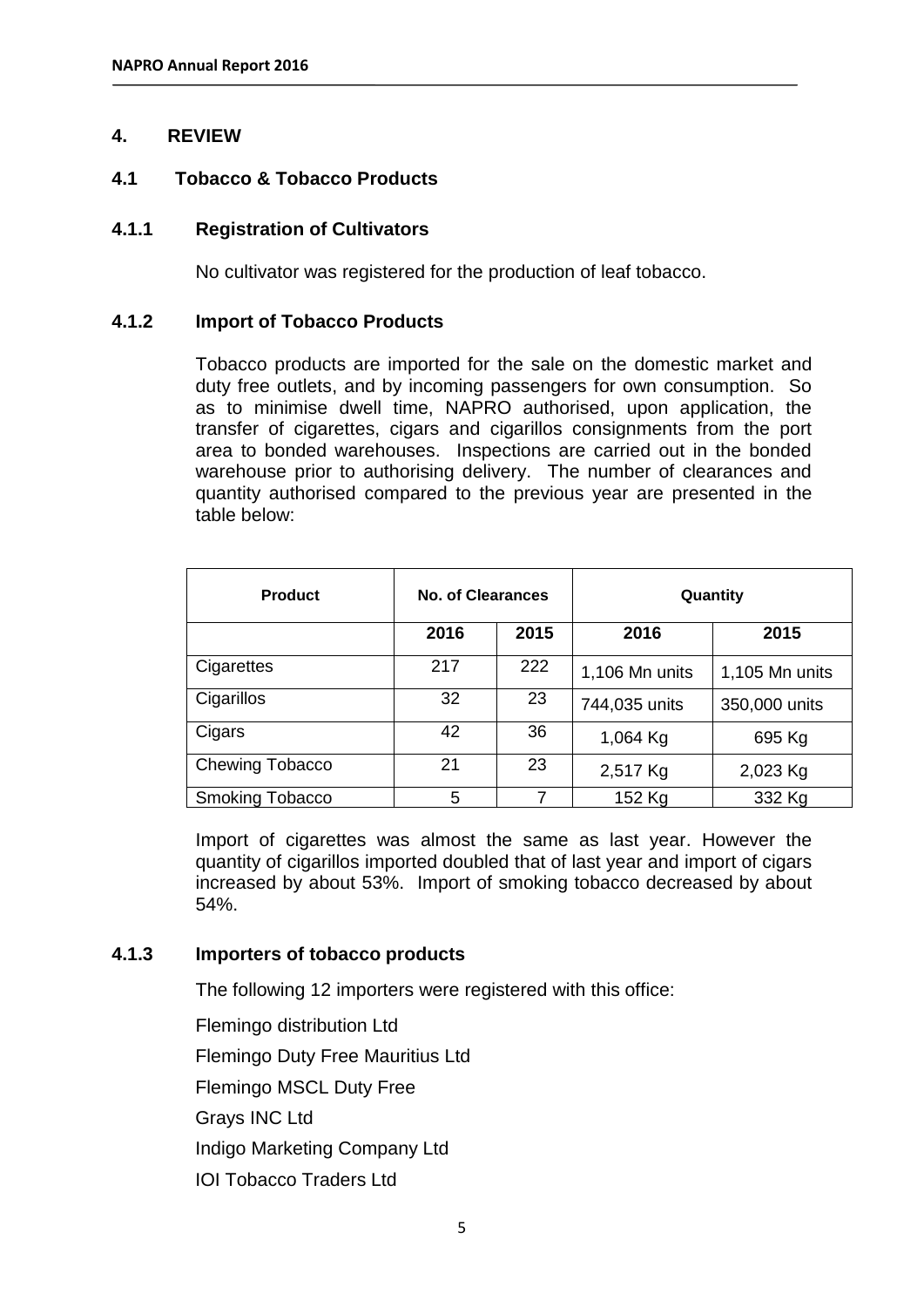Mauritius Duty Free Paradise Ltd Scott & Company Ltd TNS Tobacco Company Ltd Hajee Ahmed Darvesh New Seasons Overseas Ltd Ammenah Ebrahim

### **4.1.4 Destruction of tobacco products**

At the request of importers and/or the Mauritius Revenue Authority, Officers of the Division inspected consignments listed for destruction and authorised the destruction of 9,861,800 cigarettes. A Customs Officer, the importer concerned, and an Officer of NAPRO were present at the time and place of ploughing-in or incineration.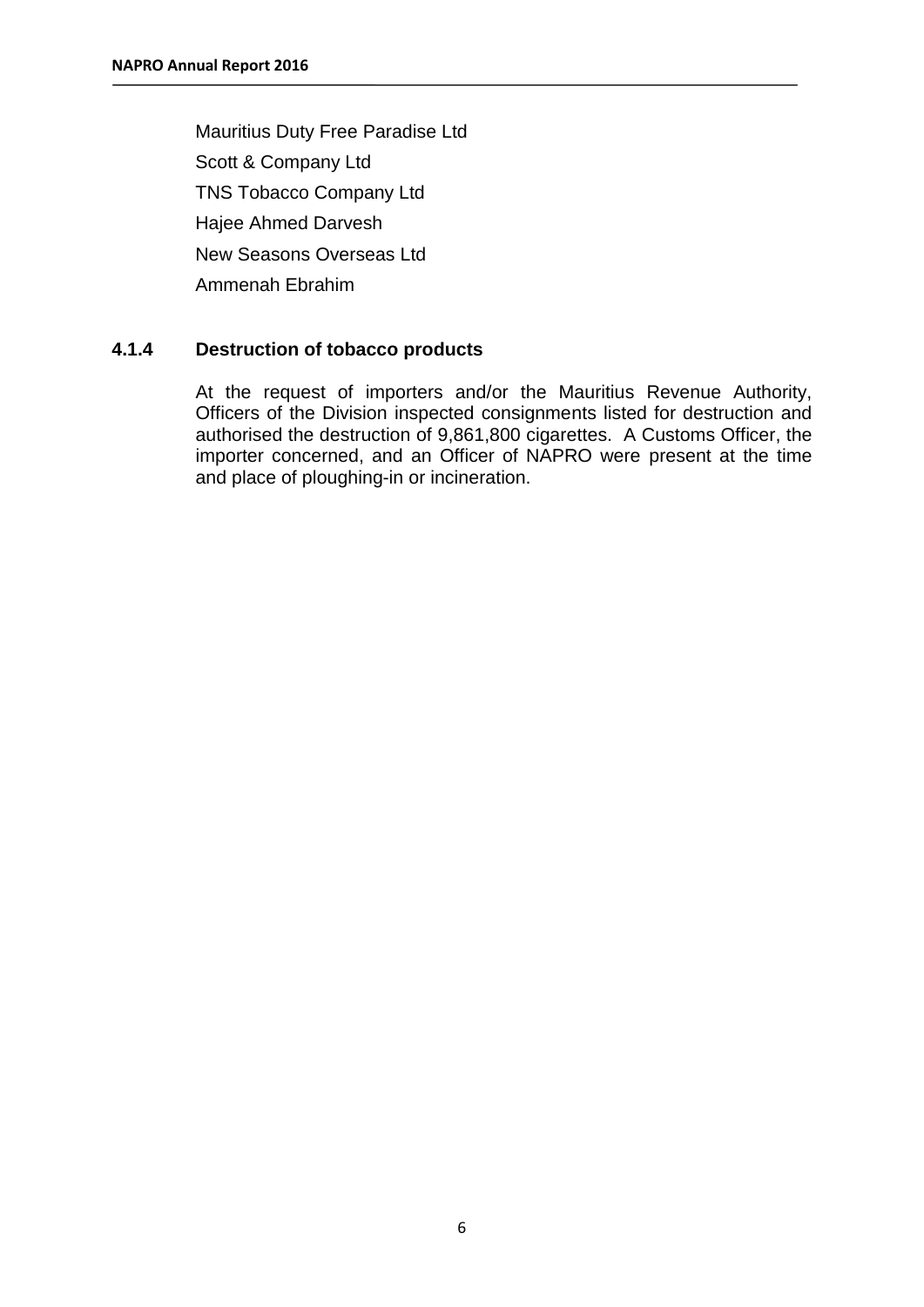### **4.2 Tea & Tea Products**

### **4.2.1 Registration of Cultivators**

During contractual tea year 2015-16,  $(1<sup>st</sup>$  July 2015 to 30<sup>th</sup> June 2016), 877 cultivators and 328 métayers were registered with this office. 296 formed part of the 6 Cooperative Societies, 11 in an Association and the rest were registered as free planters as shown hereunder. Together, they produced 7,409 Tonnes of green leaves which were delivered to the 3 factories. 622 Hectares were under tea cultivation during the period under review.

The number of cultivators and métayers for the crop 2015-2016 were as follows:

|                                        | Number of<br>cultivators |
|----------------------------------------|--------------------------|
| <b>Cooperative Societies</b>           |                          |
| Amarnath                               | 45                       |
| <b>Bois Cheri</b>                      | 96                       |
| Caledonia                              | 50                       |
| <b>Grand Bois</b>                      | 63                       |
| La Flora                               | 5                        |
| <b>Nouvelle France</b>                 | 37                       |
| <b>Sub-Total</b>                       | 296                      |
| <b>Association</b>                     |                          |
| Midlands Dam                           | 11                       |
| <b>Metayers</b>                        |                          |
| Societe de Plantation de Bois Chéri    | 287                      |
| Corson Tea Estate Co Ltd               | 41                       |
| <b>Sub-Total</b>                       | 328                      |
| <b>Free Cultivators</b>                |                          |
| Societé de Plantation de Bois Chéri    | 0                        |
| Corson Tea Estate Co Ltd               | 331                      |
| La Chartreuse Tea Manufacturing Co Ltd | 142                      |
| Other free cultivators                 | 92                       |
| <b>Sub-Total</b>                       | 565                      |
|                                        |                          |
| <b>Estates</b>                         | 6                        |
|                                        |                          |
| <b>TOTAL</b>                           | 1205                     |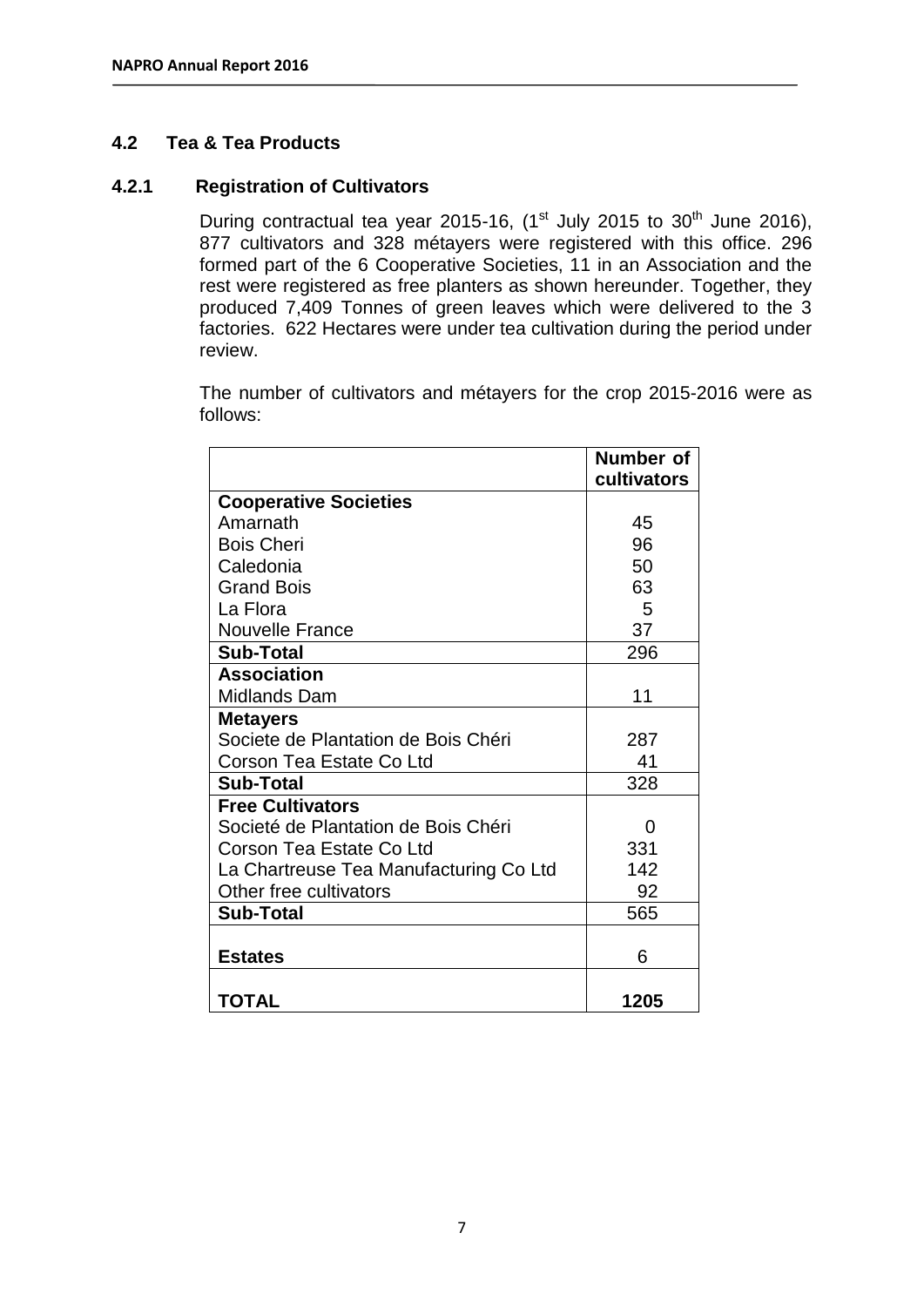Tea plantations are located in the following regions:

| <b>Region</b>          | Area (Ha) |
|------------------------|-----------|
| Curepipe               |           |
| <b>Forest Side</b>     | 5         |
| <b>Nouvelle France</b> | 34        |
| <b>Union Park</b>      |           |
| La Flora               | 42        |
| <b>Grand Bois</b>      | 80        |
| Bois Chéri             | 246       |
| <b>Total</b>           | 622       |

#### **4.2.2 Tea Factories**

Three tea factories were in operation namely:

Corson Tea Estate Ltd

La Chartreuse Tea Manufacturing Co. Ltd.

Socièté Usinière de Bois Cheri

7,409 tonnes of green leaves were received by the factories during the contractual tea year 2015-16 and the amount of made tea are as follows:

| <b>Factory</b>                              | <b>Weight of</b><br>green leaf<br>(Kgs) | Tea made<br>(Kgs) |
|---------------------------------------------|-----------------------------------------|-------------------|
| Corson Tea Estate Ltd                       | 1,718,629                               | 308,507           |
| La Chartreuse Tea Manufacturing Co.<br>Ltd. | 3,206,905                               | 622,913           |
| Socièté Usinière de Bois Cheri              | 2,484,284                               | 488,492           |
| Total                                       | 7,409,818                               | 1,419,912         |

An increase of 0.5 % has been noted in green leaf production compared to the last crop (2014-2015) when 7,371,945 Kgs were produced.

The three tea producers manufactured 1,419 tonnes of black tea that was mainly sold on the domestic market.

Although the crop season under review witnessed a 0.5% increase in green leaf production, the quantity of made tea was about 18 tonnes lower compared to year 2014-15 when 1,438 Tonnes were manufactured. The outturn for crop year 2015-16 was 17.95% compared to 19.0% for 2014-15 due to coarser plucking of tea leaves leading to wastage during the manufacture of black tea.

At the end of the crop year, i.e., June 2016, stocks stood at a low 1.5 months as compared to 3.5 months for the previous year. In addition, reduced amounts of black tea along the distribution chain together with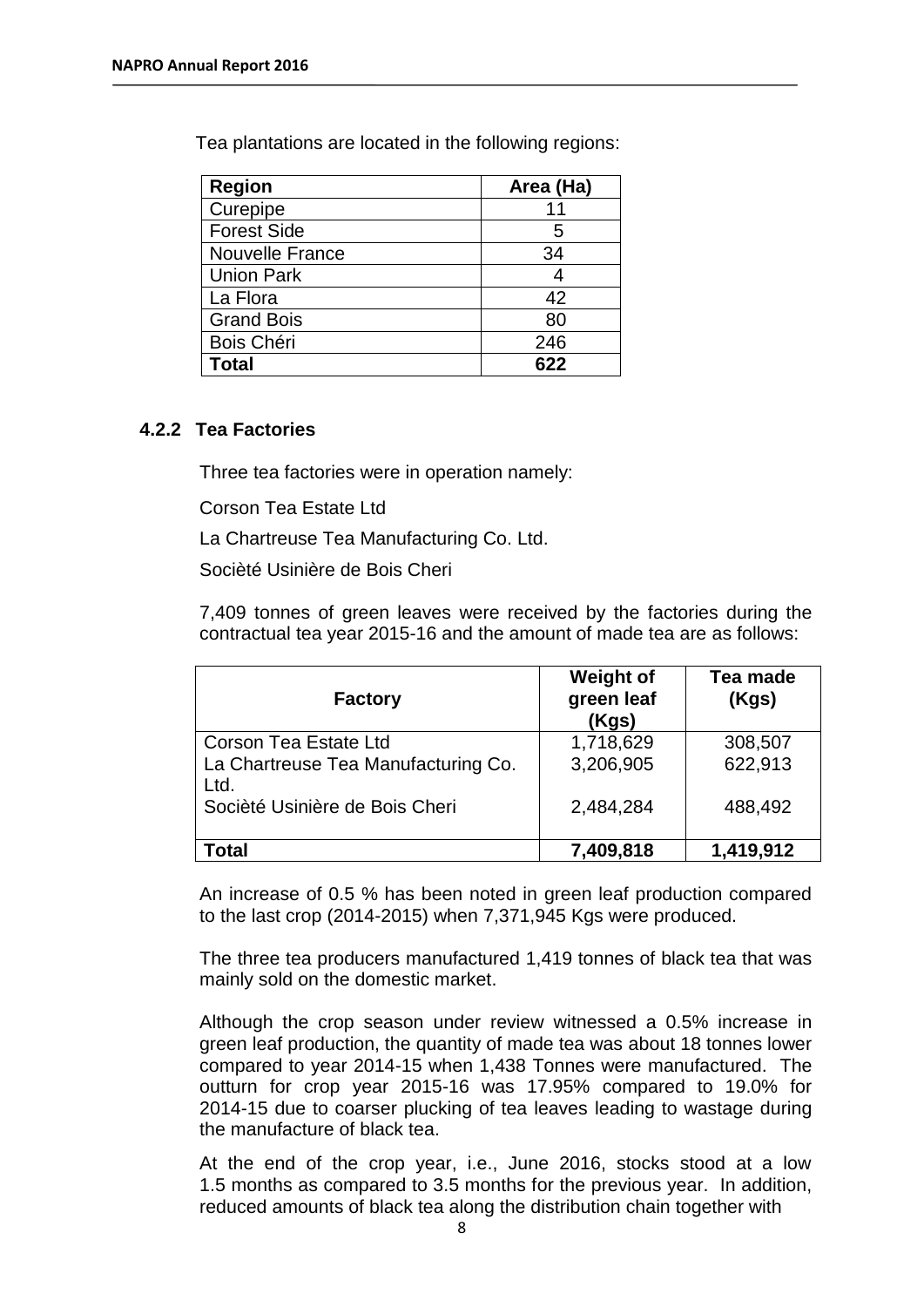higher than normal purchases by consumers have also contributed to a temporary shortage.

For the short term, one of the measures taken by the Ministry to meet the demand of consumers was to allow the 3 manufacturers to import a higher percentage for blending purposes.

### **4.2.3 Importation of Tea**

The quantity of tea and tea products imported during year 2016 (Jan - Dec) and the previous year were as follows:

| <b>Product</b>                | <b>Quantity (Kg)</b> |         |  |
|-------------------------------|----------------------|---------|--|
|                               | 2016                 | 2015    |  |
| <b>Black Tea for blending</b> | 190,250              | 85,000  |  |
| purposes                      |                      |         |  |
| Green Tea (bulk)              | 6,126                | 5,286   |  |
| <b>Other Tea Products</b>     | 26,065               | 15,008  |  |
| Total                         | 222,441              | 105,294 |  |





Under normal conditions, import of black tea in bulk for blending purposes is about 2.5% of production. However for year 2015/ 2016, the percentage imported for that purpose rose to about 14%.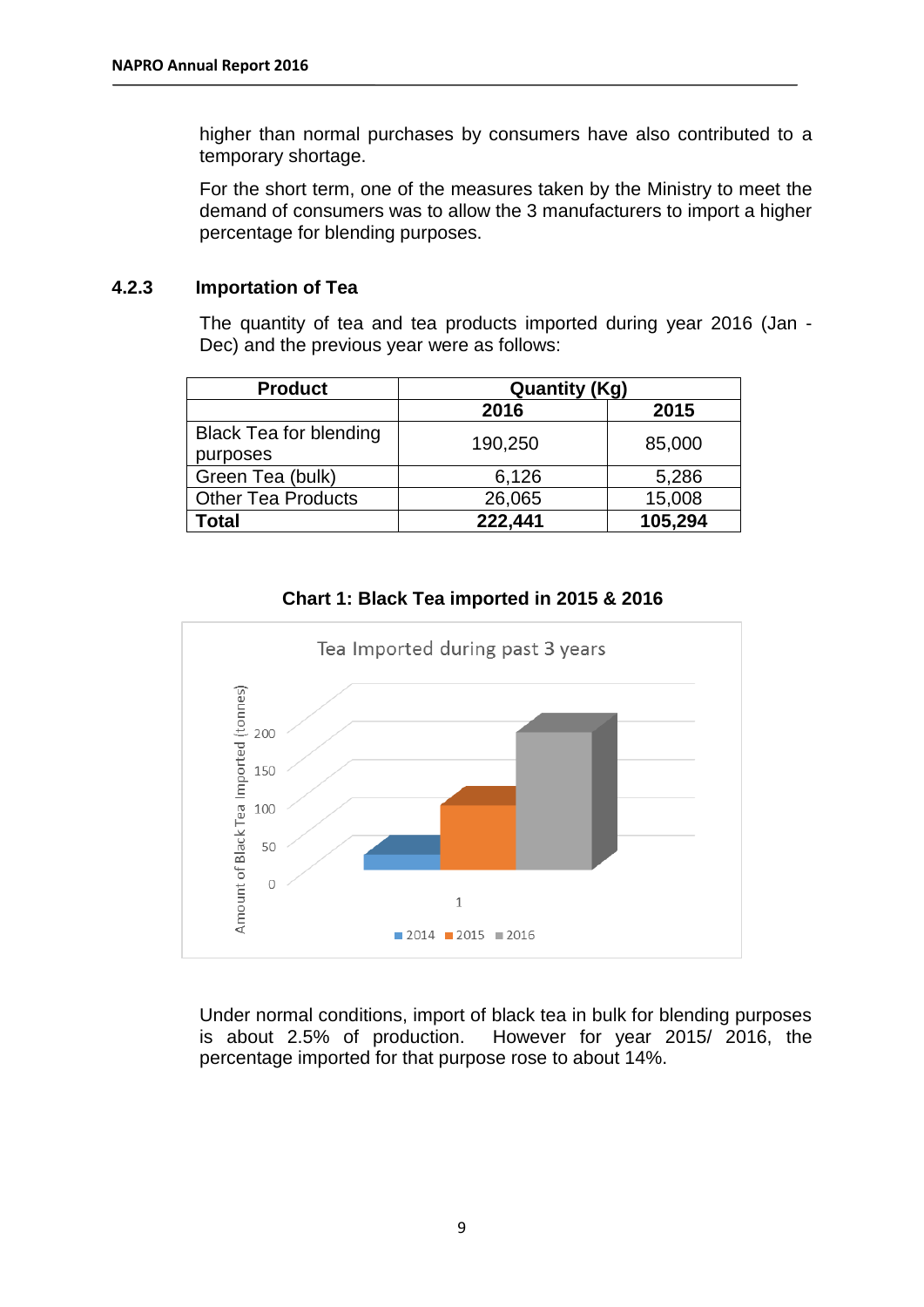### **4.2.4 Export Clearances**

During the year 111 export clearances were issued for the export of 50,449 Kg tea products.

|                         | 2016   | 2015   |
|-------------------------|--------|--------|
| No of Export Clearances | 111    | 117    |
| Quantity (kgs)          | 50.449 | 65.221 |

#### **4.2.5 Price of Tea Leaves**

In accordance with Section 34 of the National Agricultural Products Regulations, this office determined the rates for the First Partial Payment (FPP) of the final price payable and the final price to be paid to a cultivator or to a métayer for green leaves delivered during contractual year 2015-16. The rates are as follows:

### (i) First Partial Payment (FPP), Crop year 2015-16

| <b>Factory</b>                              |                 | FPP (Rs/Kg) |
|---------------------------------------------|-----------------|-------------|
| Socièté Usinière de Bois Cheri              | Cultivators     | 2.50        |
| Socièté des Plantations de Bois<br>Cheri    | <b>Metayers</b> | 2.00        |
| La Chartreuse Tea<br>Manufacturing Co. Ltd. | Cultivators     | 2.50        |
|                                             | Cultivators     | 2.50        |
| <b>Corson Tea Estate Ltd</b>                | <b>Metayers</b> | 2.00        |

### (ii) Final Price, Crop year 2015-16

|                                    | Final Price (Rs/kg) of green leaf |         |  |
|------------------------------------|-----------------------------------|---------|--|
| <b>Producer/Cultivator</b>         | supplied                          |         |  |
|                                    | Cultivator                        | Métayer |  |
| <b>Corson Tea Estate</b>           | 15.9003                           | 13.9703 |  |
| La Chartreuse Tea Manufacturing Co | 15.5409                           |         |  |
| Ltd                                |                                   |         |  |
| Société Usinière de Bois Chéri     | 15.6729                           |         |  |
| Société des Plantations de Bois    |                                   | 12.3974 |  |
| Chéri                              |                                   |         |  |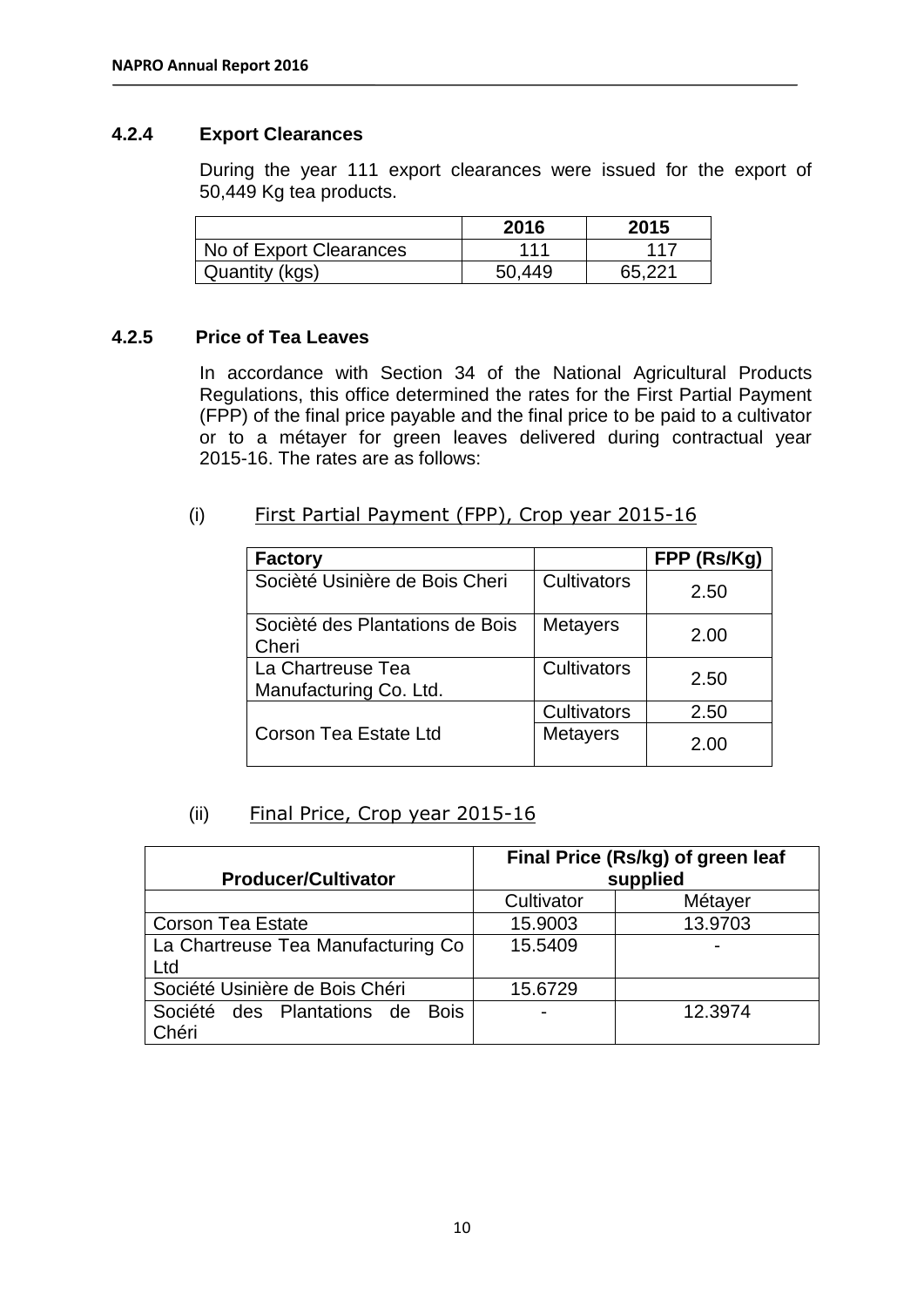### (iii) Minimum Interim Price (MIP), Crop year 2016-17

The Minimum Interim Price for crop year 2016-17 was determined in June 2016 and to provide for the increase in the cost for plucking the prices were set as follows:

| Producer of tea products (Manufacturer)<br>to Cultivator (Planter & Cooperative Society) |  | Rs. 8.20 per kilo |
|------------------------------------------------------------------------------------------|--|-------------------|
| Cultivator to Métayer                                                                    |  | Rs. 7.70 per kilo |

## **4.2.6 Production & Sales**



**Chart 2: Production & Sales from 2006 to 2015**

### **4.2.7 Revitalisation of Tea Sector**

The Tea Industry provides a means of livelihood directly and indirectly to about 2,000 families. Demand for green tea leaves and consumption of black tea has increased with the coming into operation of Mauristea Investment Ltd. That company has brought value addition to local teas and has initiated production of other types of tea.

The need to revitalise the sector with a view to encouraging tea planters and manufacturers not to abandon their tea plantations, remain in and enhance business was recognised. In that context, the Ministry included in its strategic plan (2016 – 2019) several projects to revitalise the sector: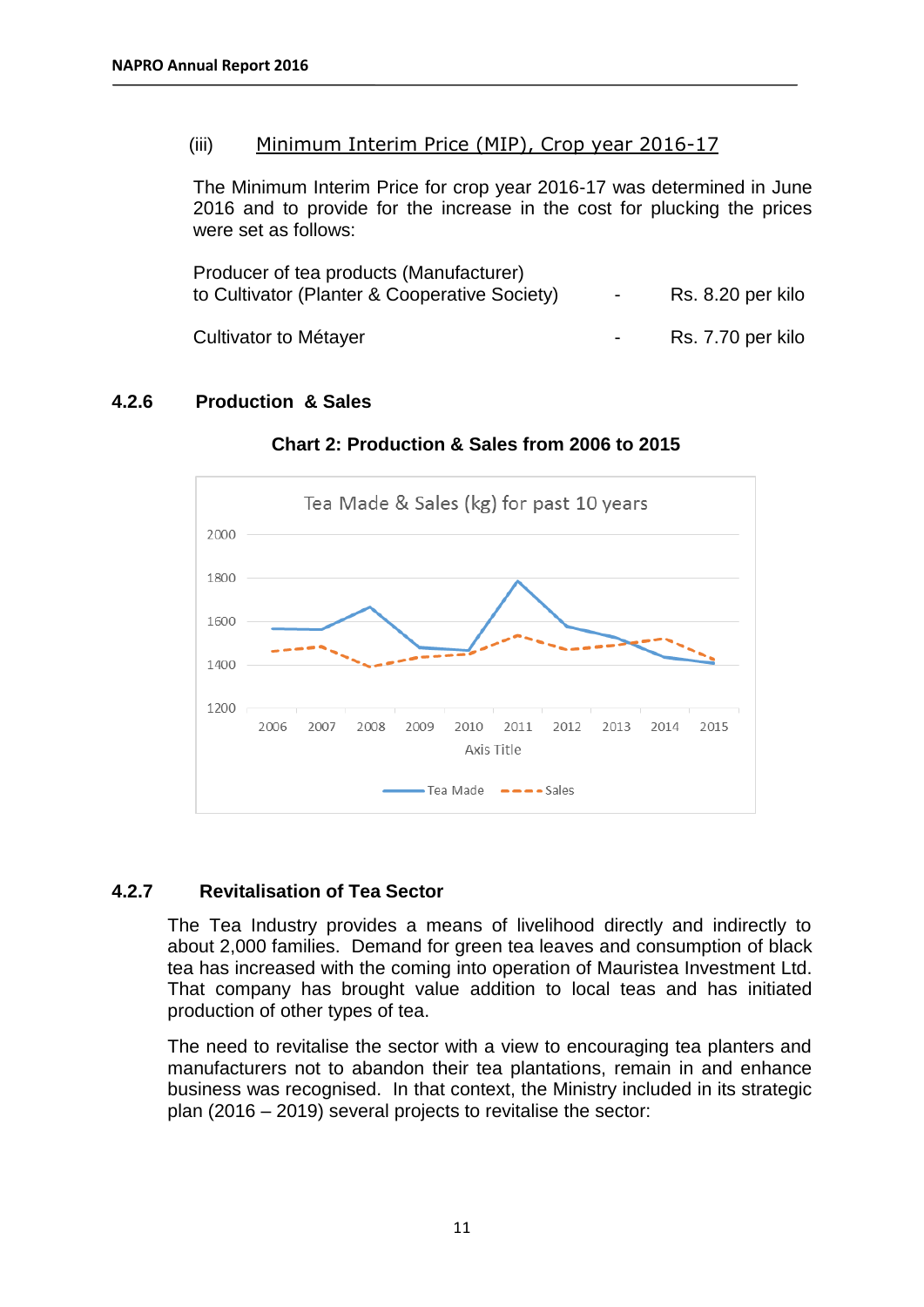### **4.2.7.1 New Nursery**

- Under this plan, the Petit Merlo nursery (collection of mother plants) was rehabilitated. Cleaning, pruning and fertiliser application were carried out. These plants will provide cuttings for vegetative propagation.
- A new nursery is being set-up at Curepipe Experiment Station (Cpe ES) at La Brasserie for production and seedlings and plantlets. In this context, 8 shadetunnels, (4 Blocks) have been constructed at the station to shelter the cuttings.
- Newly recruited general workers were given basic training in nursery operations especially in the preparation of cuttings for sticking in the soil.
- Sticking of tea cuttings on raised beds were initiated towards the end of December 2016 and was ongoing.
- Concurrently tea seedlings were uprooted from Petit Merlo Nursery and were planted in polythene pots for an infilling programme which aims at enabling growers to fill gaps and consolidate existing plantations. This will result in higher production per unit area of land.
- A shade-house, a potting shed will be constructed in field No 10 at Cpe ES. In 2017. The design and construction plans have already been approved.
- Of the 1,000 arpents available in the ex-tea belt, some 582 will be put under tea.

### **4.2.7.2 Provision of incentives – Tea Sector Support Scheme**

### **Fertiliser Scheme**

NAPRO initiated working sessions with the Small Farmers Welfare Fund (SFWF) to provide fertiliser 22:7:7 free of charge to registered tea growers to assist them boosting up their production. The scheme was officially launched by the Honourable Minister, Mr. Mahen Kumar Seeruttun on 5<sup>th</sup> October 2016 and it was imperative for beneficiaries to register with the SFWF.

### **Distribution of plucking shears for mechanical harvesting**

1,400 hand held plucking shears were purchased from Gem Allied Industries Private Limited, India. The shears will be used to facilitate harvest of tea leaves and help palliate to the lack of labour through an increase in labour productivity. The official ceremony for the handing over of the plucking shears was carried out by the on 16<sup>th</sup> November 2016 at Grand Bois. The Honourable Minister, Mr. Mahen Kumar Seeruttun attended the function and launched the distribution. One plucking shear was distributed to each registered tea grower.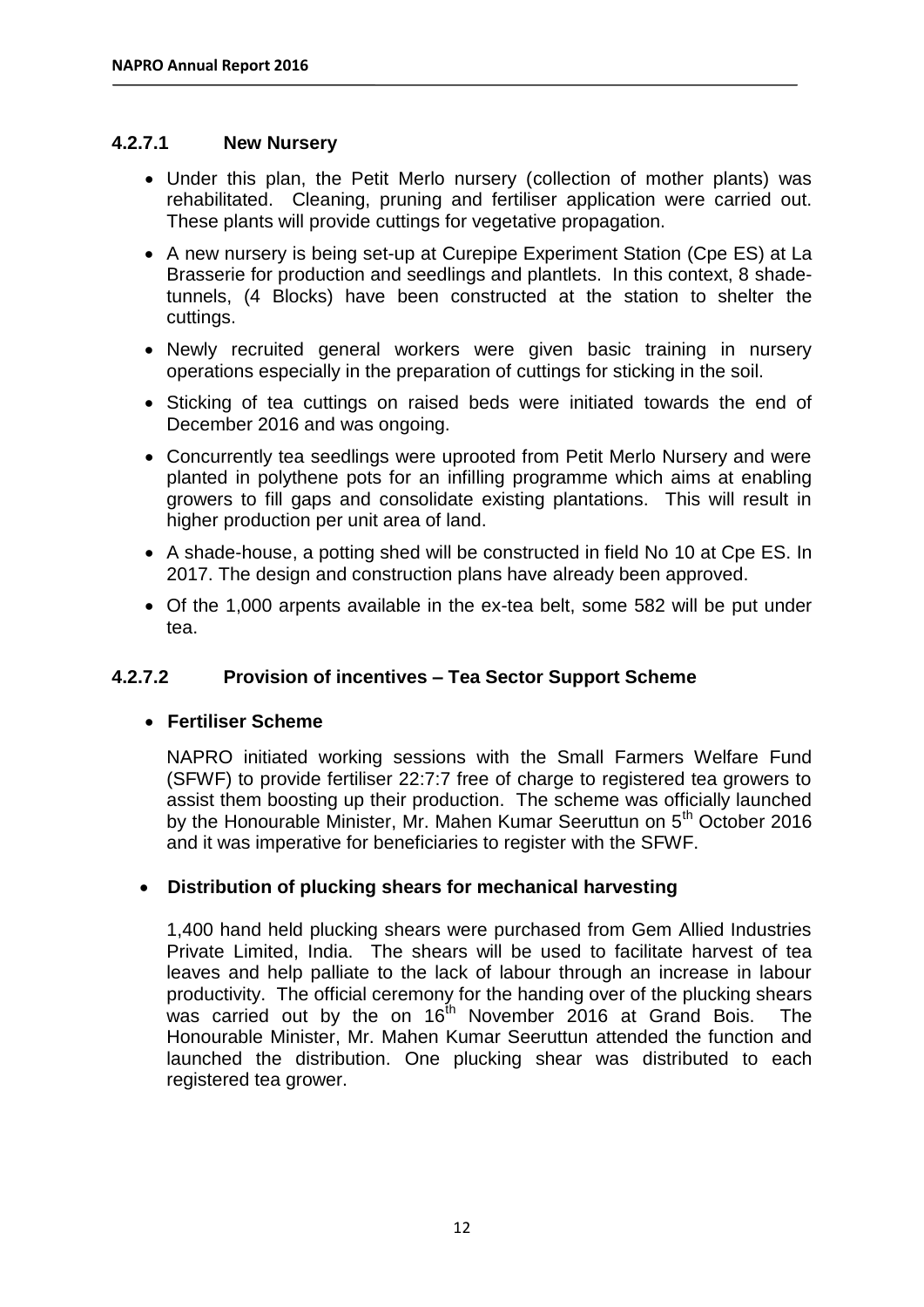#### **NAPRO Annual Report 2016**





## **4.2.7.3 Setting up of Tea Unit at Wooton**

Subsequent to the suggestion to set up a Tea Unit, NAPRO sought the views of the Engineering Division to refurbish the building that previously housed the office of the Vallée d'Osterlog Endemic Garden Foundation at Wooton. The unit will be responsible for tea project.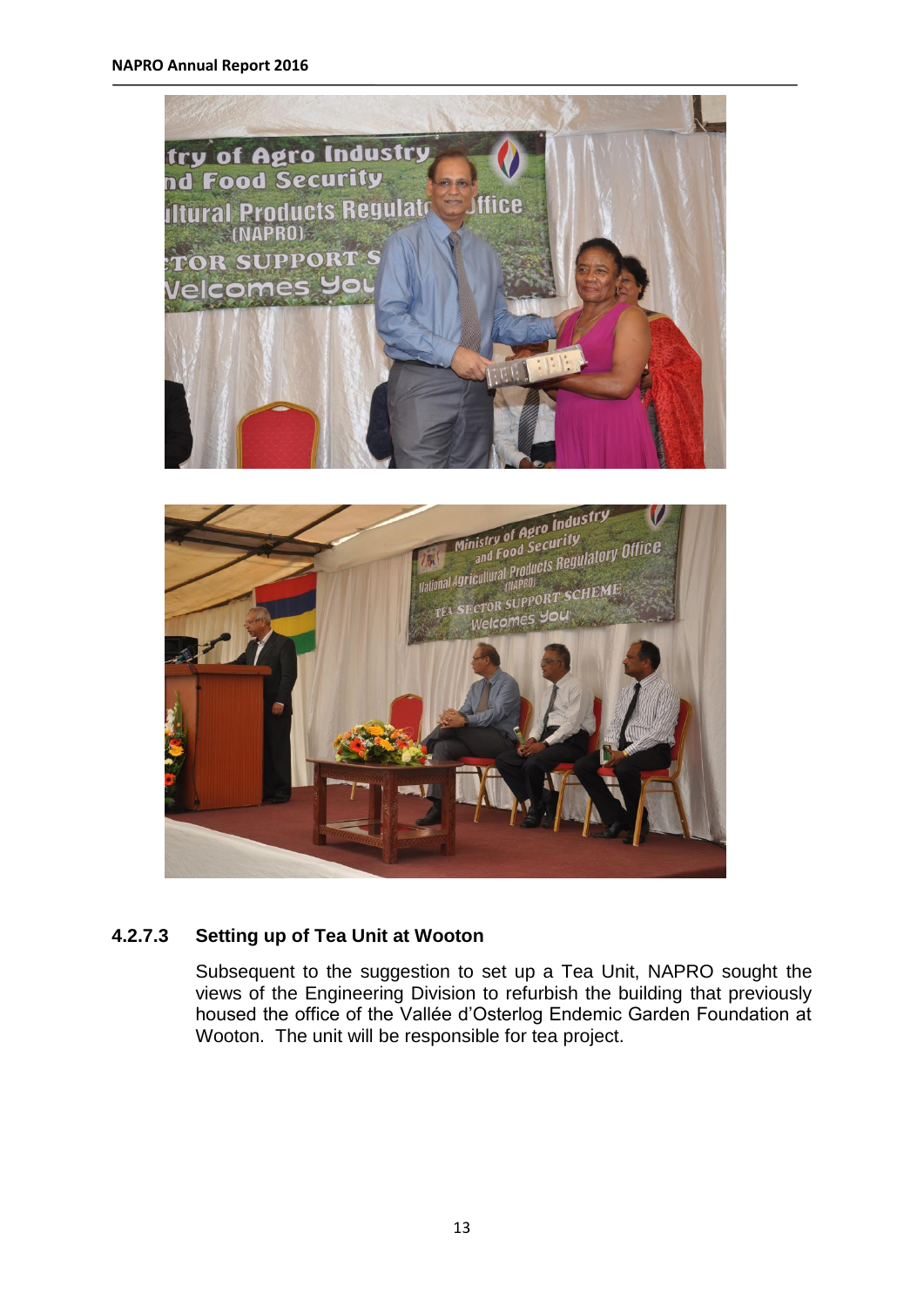### **4.2.7.4 Mauristea Investment Company Limited**

Mauristea Investment Company Limited, a company registered in Mauritius and led by a foreign investor presented its intention to re-open the ex-Dubreuil Tea Factory and to establish a tea nursery on its premises.

The company carried out tests to manufacture "green tea", "oolong tea" and "puerr tea". Also, black tea purchased from other manufacturers are aged, reprocessed and marketed in value-added packaging for export and the local market. Mauristea Investment Company Limited has over the recent years exported tea to China. According to the promoter, the company has a niche market as the island has little pollution and no pesticide is used in the cultivation.

#### **4.2.7.5 Meetings with representatives of Tea cultivators**

During year 2016, five meetings were held with representatives of tea cultivators mainly to discuss their constraints and to consider their suggestions for a sustainable tea sector.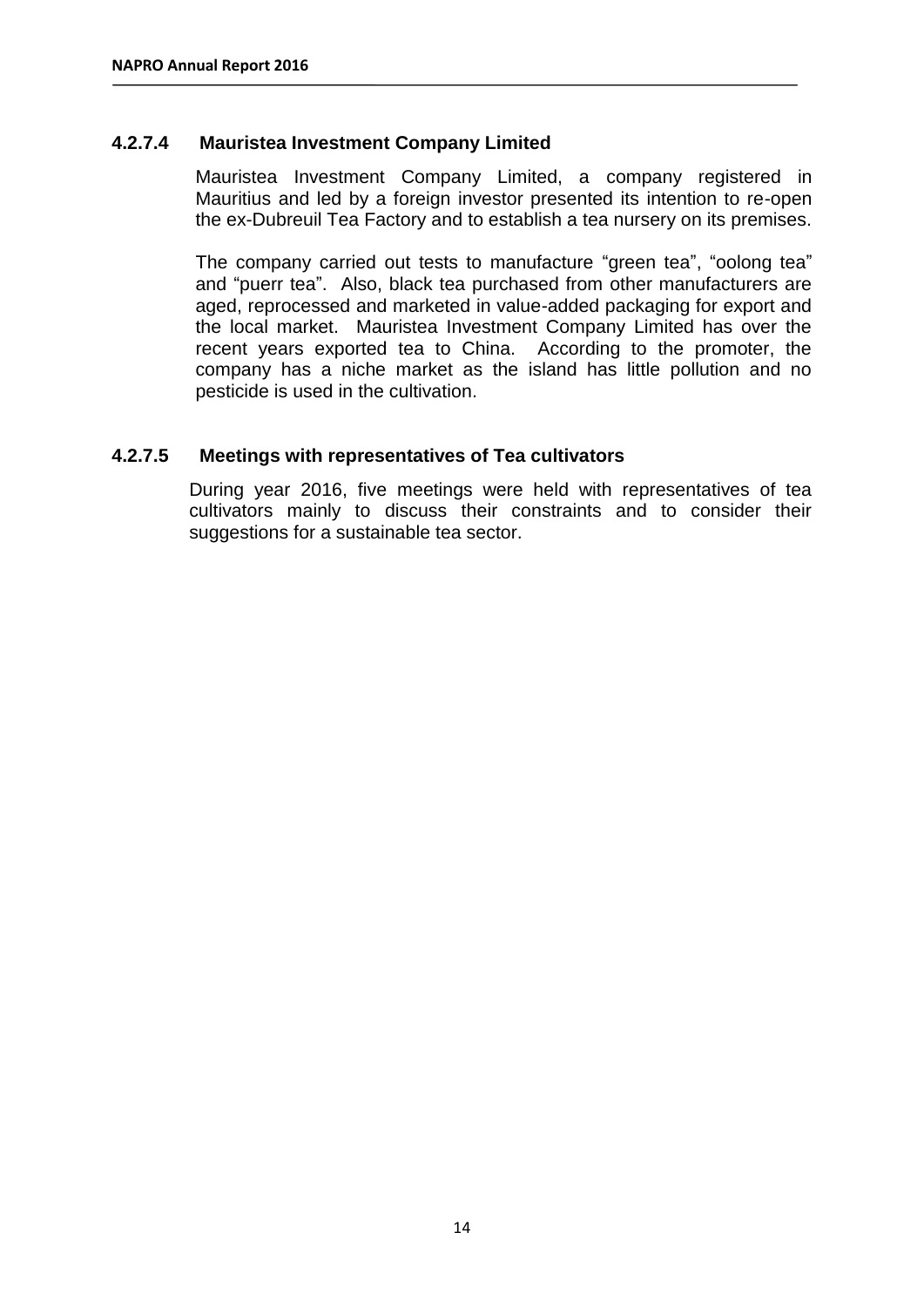### **4.3 Meat & Meat Products**

Meat means the carcass, offal or other edible parts of animals but does not include the edible parts of a bird, fish, hare or rabbit. Meat product means any product derived from the processing of meat.

#### **4.3.1 Meat Shops**

The NAPRO Act stipulates that no person shall sell fresh meat except from the premises in respect of which a licence has been issued.

During the year, 112 licences were issued to meat shop operators for sale of beef, mutton, goat, venison and pork meat.

#### **4.3.2 Meat Processors**

5 licences were issued for processing of pork meat during the period under review.

#### **4.3.3 Slaughterhouse**

Slaughterhouse means premises or any other place used to slaughter or kill an animal to obtain meat for sale. Section 9 of the NAPRO Act specifies that no person shall slaughter an animal or cause an animal to be slaughtered at a place other than at the abattoir or in a slaughterhouse approved by NAPRO. Hence any person who intends to operate a slaughterhouse needs to apply to NAPRO for a licence.

One slaughterhouse with 3 separate slaughter halls was registered.

#### **4.3.4 Venison Dealers**

The NAPRO Act requires venison dealers and retailers to be licenced by NAPRO and in addition no person shall operate as a Venison Dealer or Venison Retailer or sell Game Venison during the close season without a licence.

Section 14 of the Act further stipulates that no Venison Dealer shall, except with approval of NAPRO, sell venison to any person other than to a Venison Retailer. No Venison Retailer shall buy venison except from a Venison Dealer. No person shall without lawful authority have in his possession game venison during the close season and where he is a Venison Dealer or Retailer, have venison at any place other than his place of business or a place approved by NAPRO. It is an offence therefore to deal in venison without a valid licence and to be in possession of venison which has been killed or is thought to have been killed illegally.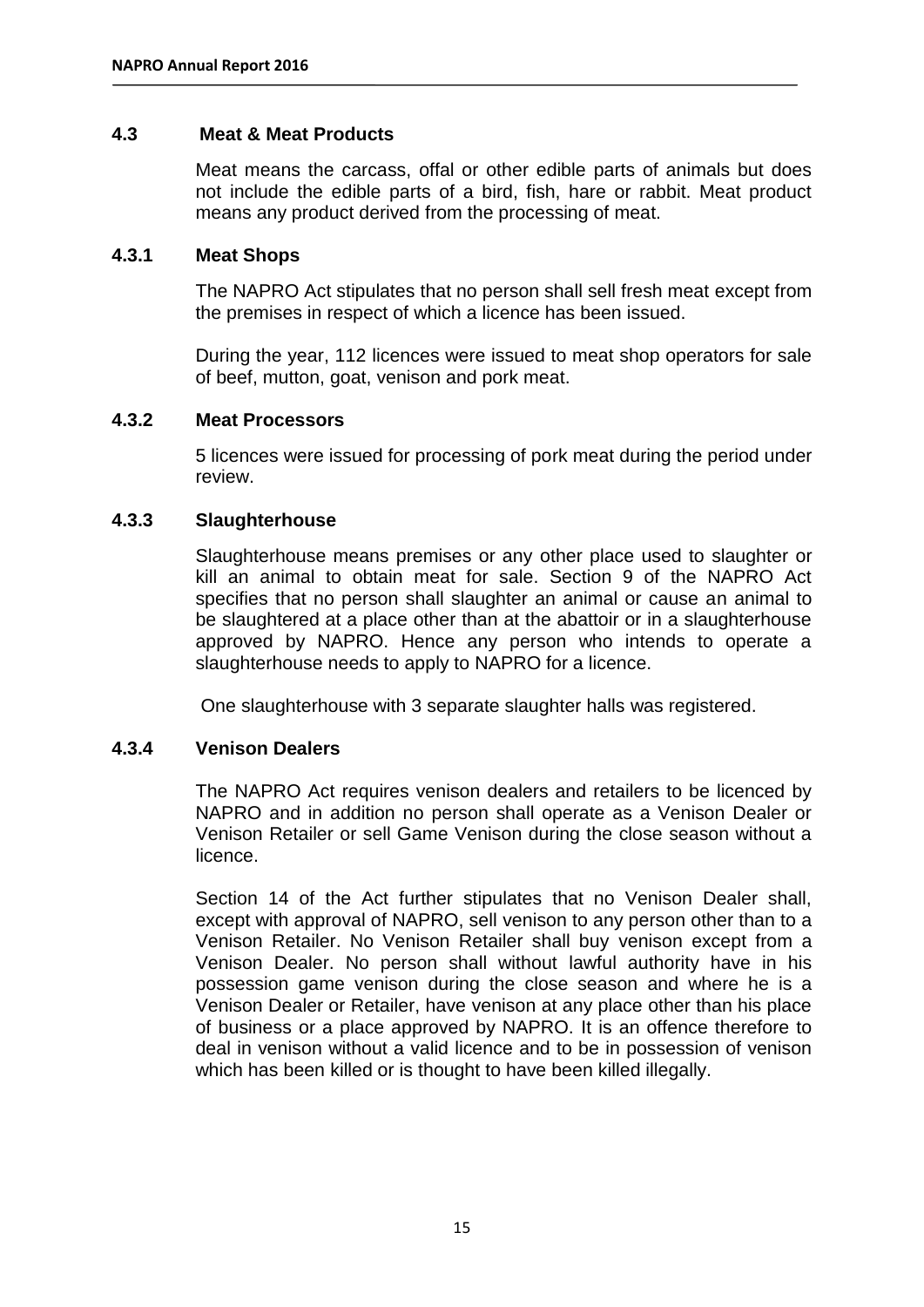For the year 2016 the number of operators licensed were:

| <b>Number</b> | <b>Purpose</b>                |
|---------------|-------------------------------|
| 41            | Game venison dealers          |
| 10            | Venison dealer's close season |
| 14            | Venison dealer                |
| 43            | Venison retailer              |

### **4.3.5 Illegal Sale of Venison Meat**

Following representations made by Venison Dealers, meetings were held with the President and members of the Mauritius Meat Producers Association, the Mauritius Police Force and Venison Retailers so as to prohibit the illegal sales of venison meat along roadsides and other places. A communiqué was set in the press to inform the public and Venison operators that a fine not exceeding Rs 25,000 or a term of imprisonment not exceeding two years will be imposed to person dealing illegally in venison.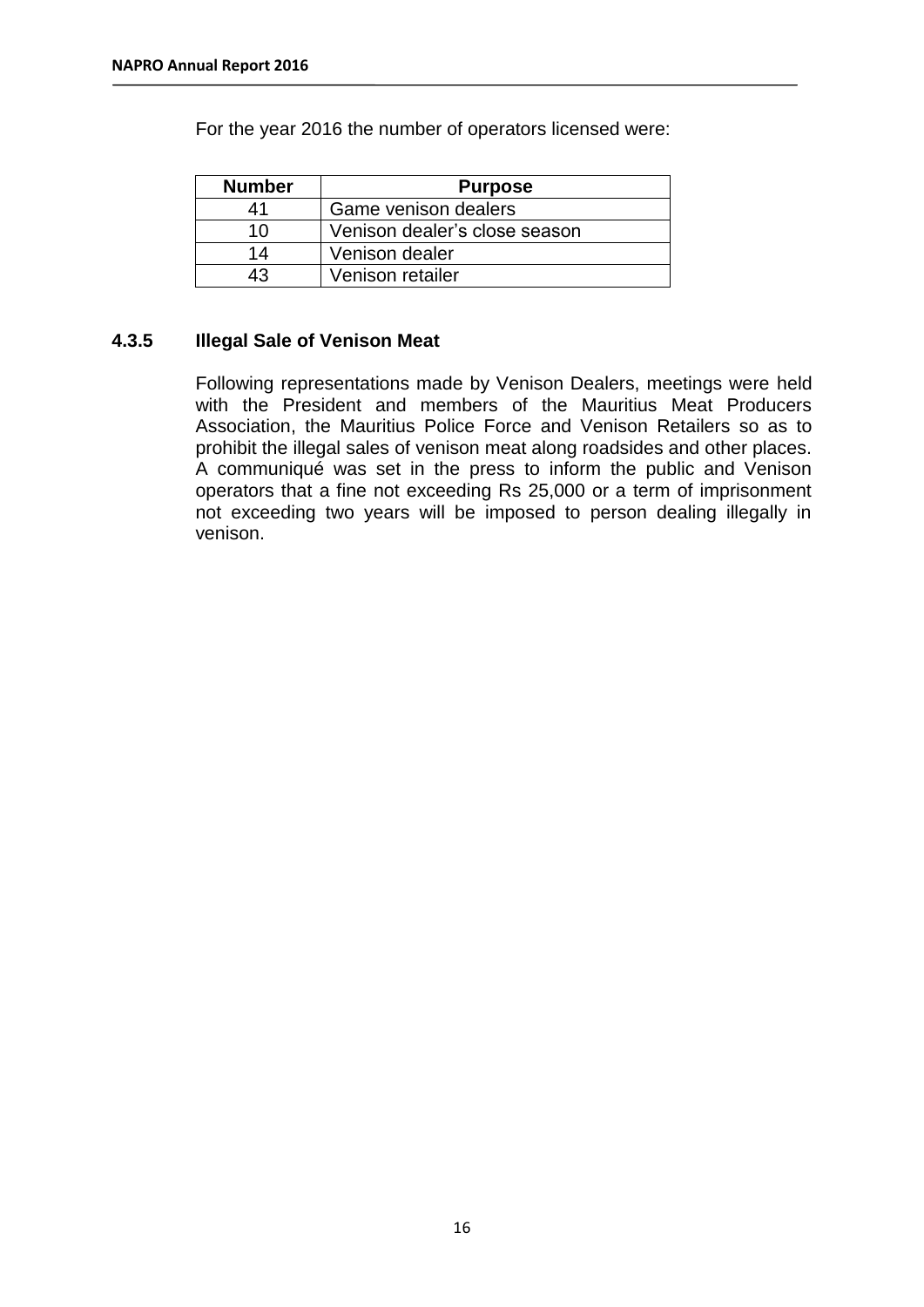### **4.4 Other activities**

#### **4.4.1 Site Visits**

Officers carried out site visits and reported for applications received for land conversion. Reports on four sites were submitted to the Land Conversion Unit of the Ministry.

### **4.4.2 World Food Day**

NAPRO participated at the World Food Day 2016 celebrations, organised by the Ministry, at the Domaine Les Pailles from  $15<sup>th</sup>$  to  $16<sup>th</sup>$  and at Mahebourg Waterfront on  $22^{nd}$  and  $23^{rd}$  October 2016. Various exhibits as per the theme "**Climate is changing Food and Agriculture must too**" chosen by the Food and Agricultural Organisation (FAO) to commemorate the World Food Day were displayed.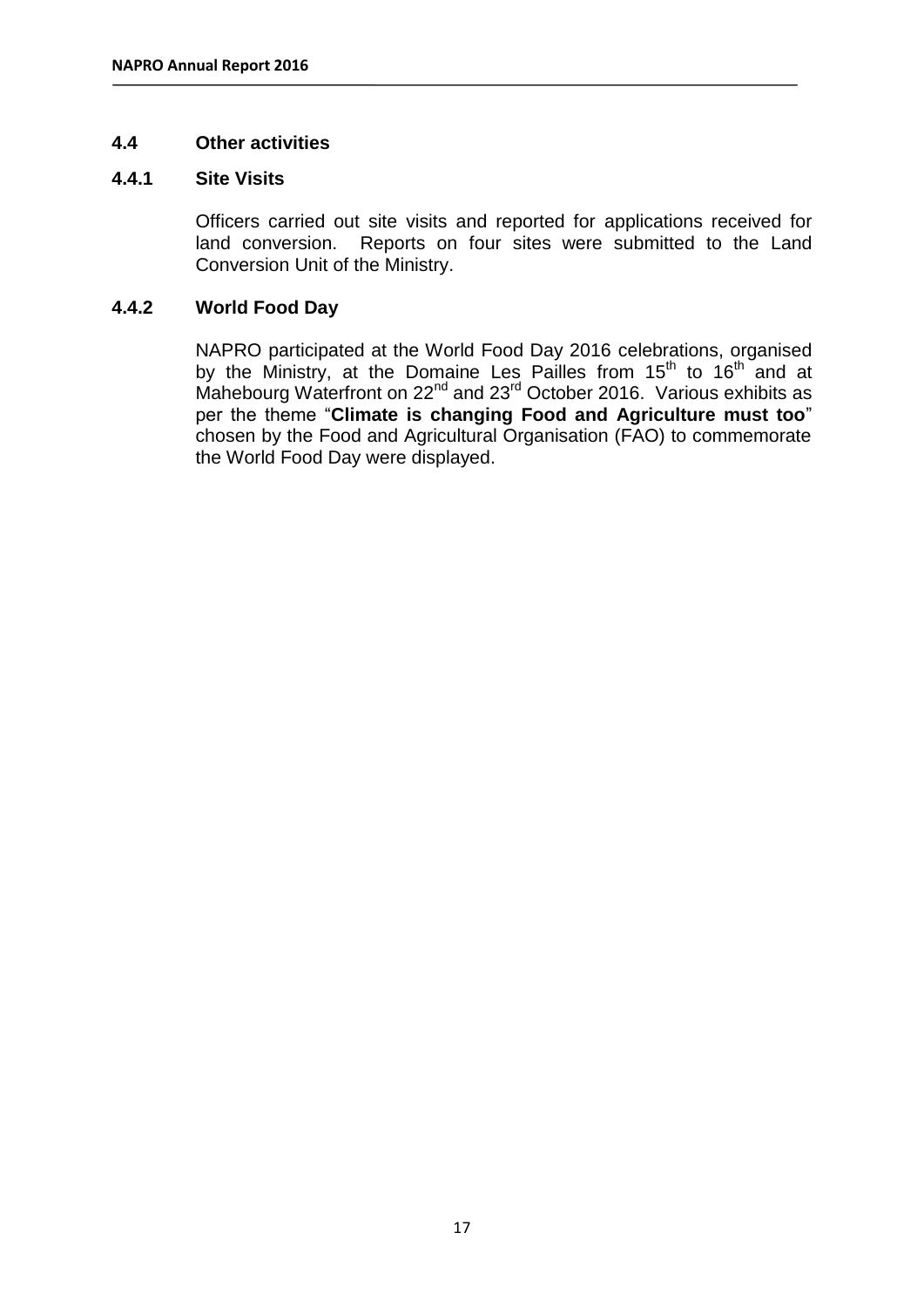#### **4.5 Revenue**

The operations of the Division generate revenue and in the course of year 2016, some Rs 34,704,968 were received as application, clearance and licence fees.

**NAPRO Act 2013, First Schedule (Regulation 3) PART I - LICENCE FEES**

|                |                                                                                                           | <b>Application</b><br>fees (Rs) | <b>Clearance</b><br>fees (Rs) |
|----------------|-----------------------------------------------------------------------------------------------------------|---------------------------------|-------------------------------|
| 1              | Application fees for imports                                                                              | 374,000                         |                               |
| $\overline{2}$ | Importation of -                                                                                          |                                 |                               |
| (a)            | Cigarettes                                                                                                |                                 | 21,803,952                    |
| (b)            | Cigarillos                                                                                                |                                 | 15,140                        |
| (c)            | Leaf tobacco, including cut-<br>rag                                                                       |                                 |                               |
| (d)            | Smoking tobacco                                                                                           |                                 | 8,150                         |
| (e)            | Cigars                                                                                                    |                                 | 53,900                        |
| (f)            | Other tobacco products                                                                                    |                                 | 276,980                       |
| (g)            | Black tea products for<br>blending purposes                                                               |                                 | 3,805,000                     |
| (h)            | Green tea products in pk of<br>125g or above                                                              |                                 | 157,880                       |
| (i)            | Black tea products, green<br>tea products & other tea<br>products not exceeding<br>2kgs and intended for- |                                 | 87,200                        |
|                | (i) for own consumption                                                                                   |                                 | 6,600                         |
|                | (ii) for gift, or                                                                                         |                                 |                               |
|                | (iii) to be used as sample                                                                                |                                 | 5,100                         |
| (j)            | Other tea products                                                                                        |                                 | 7,826,520                     |
| (k)            | Meat and meat products                                                                                    |                                 |                               |
| 3              | Licence for Export of tea<br>products                                                                     |                                 | 63,440                        |
| 4              | Duplicate of any clearance                                                                                |                                 |                               |
|                | <b>Total</b>                                                                                              | 374,000                         | 34,483,862                    |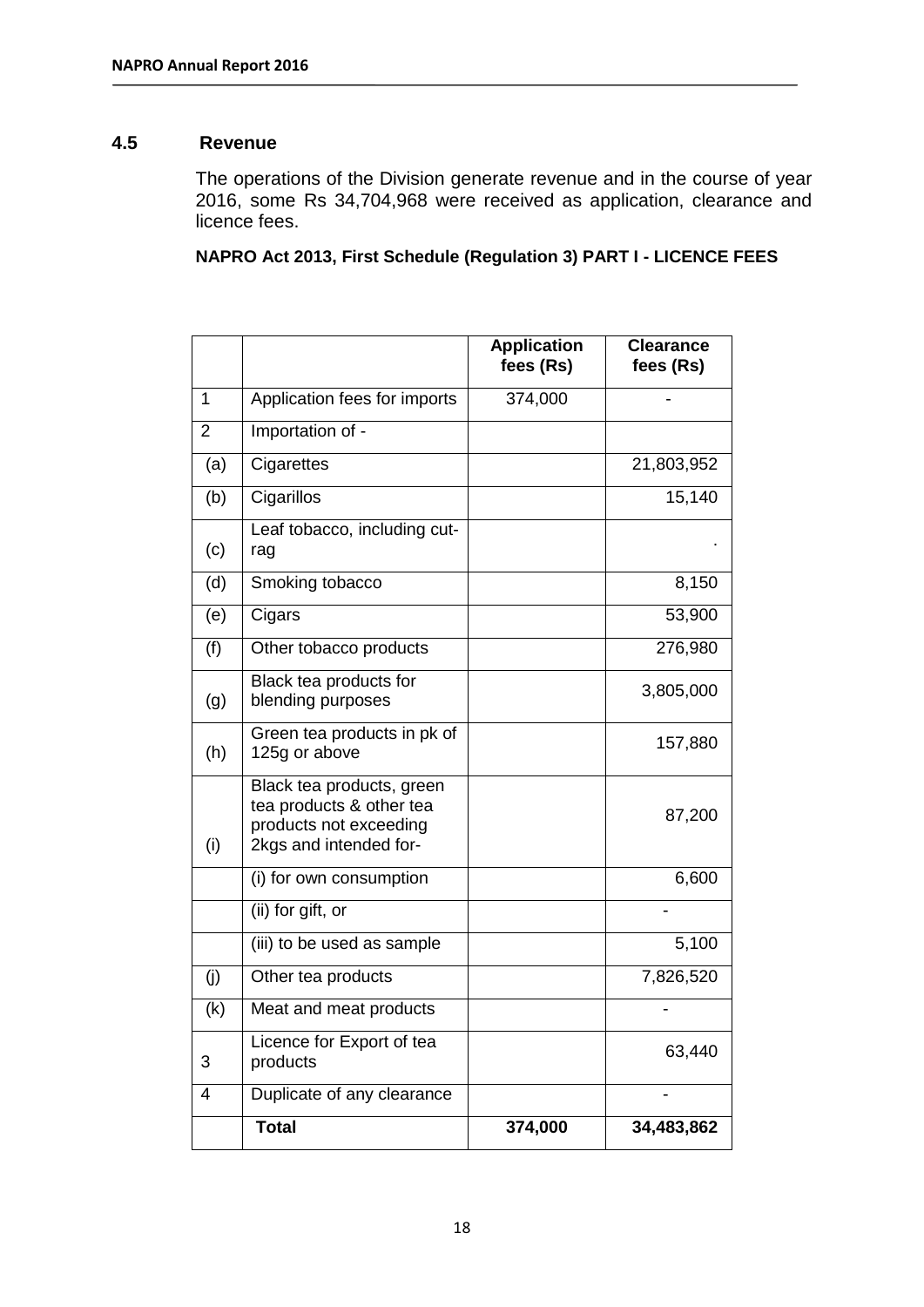Appendix I

# **Statistics for the year 2016**

|                                   | 2016     |                    |                |              |  |
|-----------------------------------|----------|--------------------|----------------|--------------|--|
|                                   | No. of   | <b>Application</b> | <b>Licence</b> | <b>Total</b> |  |
|                                   | licences | fees (Rs.)         | fees (Rs.)     | (Rs.)        |  |
| Tea nursery licence               |          |                    |                |              |  |
|                                   |          |                    |                |              |  |
| Tea seed garden licence           |          |                    |                |              |  |
|                                   |          |                    |                |              |  |
| Cultivation of green leaf licence |          |                    |                |              |  |
|                                   | 1,205    |                    | 46,226         | 46,226       |  |
| Tea blending plant licence        |          |                    |                |              |  |
|                                   | 4        | 800                | 21,040         | 21,840       |  |
| Tea factory licence               |          |                    |                |              |  |
|                                   | 3        | 600                | 15,000         | 15,600       |  |
| Tea packing plant licence         |          |                    |                |              |  |
|                                   | 6        | 1,200              | 31,040         | 32,240       |  |
| Licence for meat shop             |          |                    |                |              |  |
|                                   | 112      | 11,200             | 22,400         | 33,600       |  |
| Game venison dealer               |          |                    |                |              |  |
|                                   | 41       | 8,200              | 12,300         | 20,500       |  |
| Venison dealer's close season     |          |                    |                |              |  |
|                                   | 10       | 2,000              | 2,000          | 4,000        |  |
| Venison dealer                    |          |                    |                |              |  |
|                                   | 14       | 2,800              | 7,000          | 9,800        |  |
| Venison retailer                  |          |                    |                |              |  |
|                                   | 43       | 8,600              | 21,500         | 30,100       |  |
| Slaughterhouse operator           |          |                    |                |              |  |
|                                   | 1        | 200                | 1,000          | 1,200        |  |
| Producer of meat products         |          |                    |                |              |  |
|                                   | 5        | 1,000              | 5,000          | 6,000        |  |
| Duplicate of any licence          |          |                    |                |              |  |
|                                   |          |                    |                |              |  |
|                                   |          |                    |                |              |  |
| <b>TOTAL</b>                      | 1,444    | 36,600             | 184,506        | 221,106      |  |
|                                   |          |                    |                |              |  |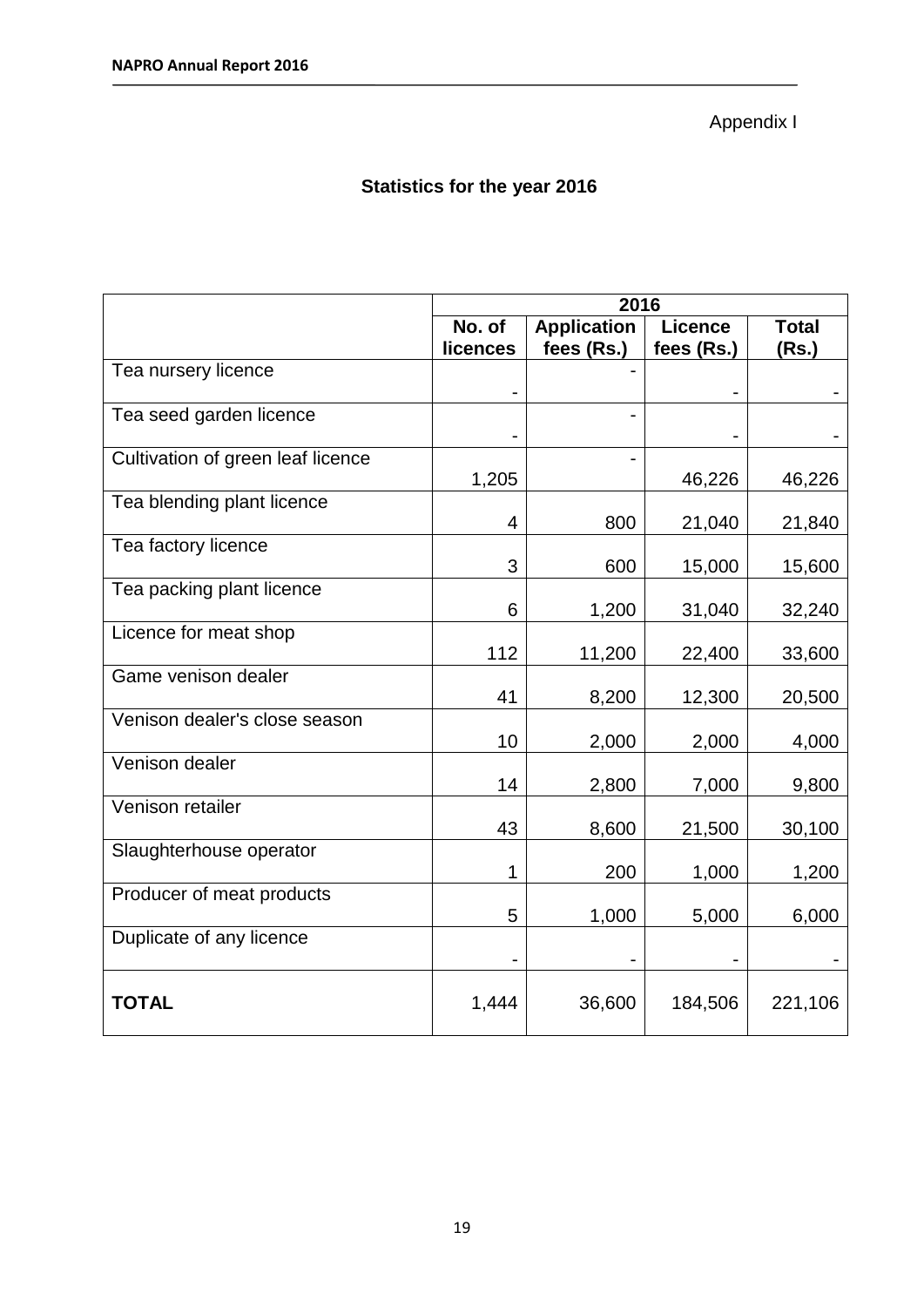## **Area Licensed in 2015 and 2016**

Appendix II

|                                                                                     | 2016                            |                   | 2015                                   |                   |
|-------------------------------------------------------------------------------------|---------------------------------|-------------------|----------------------------------------|-------------------|
| Licences                                                                            | Number of<br><b>individuals</b> | Area<br>(Arpents) | <b>Number of</b><br><b>individuals</b> | Area<br>(Arpents) |
| Cultivator                                                                          | 876                             | 1,133.05          | 792                                    | 949.03            |
| Cultivator - metayer<br>Corson Tea Estate Co Ltd<br>Societe des Plantations de Bois | 41                              | 30.38             | 36                                     | 29.98             |
| Cheri                                                                               | 2880                            | 313.52            | 350                                    | 355.41            |
| <b>Total</b>                                                                        | 1,205                           | 1,476.95          | 1178                                   | 1,334.42          |

# **Tea Exported in 2015 and 2016 - By Destination**

|                                                                                                                                    | 2016                                               |                                           |                                      | 2015                                                      |                                               |                                       |  |
|------------------------------------------------------------------------------------------------------------------------------------|----------------------------------------------------|-------------------------------------------|--------------------------------------|-----------------------------------------------------------|-----------------------------------------------|---------------------------------------|--|
| <b>Destination</b>                                                                                                                 | No of<br><b>Export</b><br><b>Permits</b><br>issued | Quantity<br>Kg                            | $%$ of<br><b>Total</b><br>Quantity   | No of<br><b>Export</b><br><b>Permits</b><br><b>issued</b> | Quantity<br>Kg                                | $%$ of<br><b>Total</b><br>Quantity    |  |
| Australia<br>Belgium<br><b>Botswana</b><br>China<br>France<br>Freeport<br>Luxembourg                                               | $\overline{2}$<br>5<br>6<br>56<br>1                | 36.0<br>125.0<br>705.8<br>45,414.5<br>6.0 | 0.07<br>0.25<br>1.40<br>90.02<br>.01 | $\overline{2}$<br>1<br>14<br>53                           | 98.4<br>0.3<br>2,000.0<br>1,269.0<br>36,314.0 | 0.22<br>0.00<br>4.49<br>2.85<br>81.46 |  |
| Madagascar<br>Mauritius Duty Free Paradise<br>Mayotte<br>Reunion<br><b>Seychelles</b><br>South Africa<br>United Kingdom<br>Comoros | 38<br>$\overline{2}$                               | 3,819.0<br>288.3<br>54.8                  | 7.57<br>0.57<br>0.11                 | 43<br>6<br>3                                              | 4,070.9<br>741.1<br>83.6                      | 9.13<br>1.66<br>0.19                  |  |
| <b>Total</b>                                                                                                                       | 111                                                | 50,449.4                                  | 100.00                               | 123                                                       | 44,577.3                                      | 100.00                                |  |